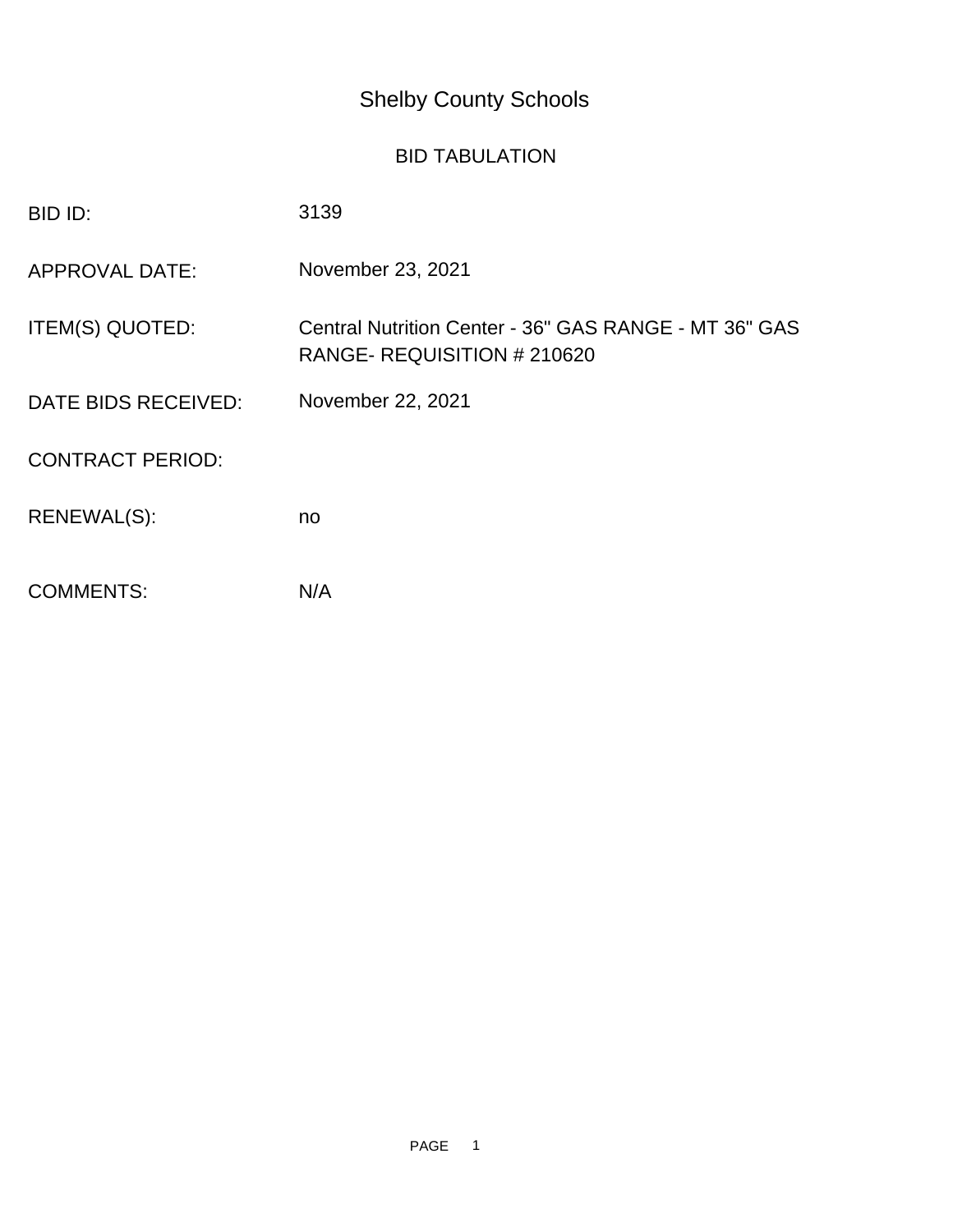| <b>Vendor Name</b>                                  | <b>Response Terms</b>                                     | <b>Response Payment Terms</b> |
|-----------------------------------------------------|-----------------------------------------------------------|-------------------------------|
| Douglas Equipment                                   |                                                           |                               |
| federal equipment dealers, inc.                     |                                                           |                               |
| HOTEL AND RESTAURANT SUPPLY                         |                                                           |                               |
| Pueblo Hotel Supply dba Grady's<br>Restaurant & Bar | Contact is Abby Pacheco 719-404-4535<br>abby@gogradys.com | <b>Net 30</b>                 |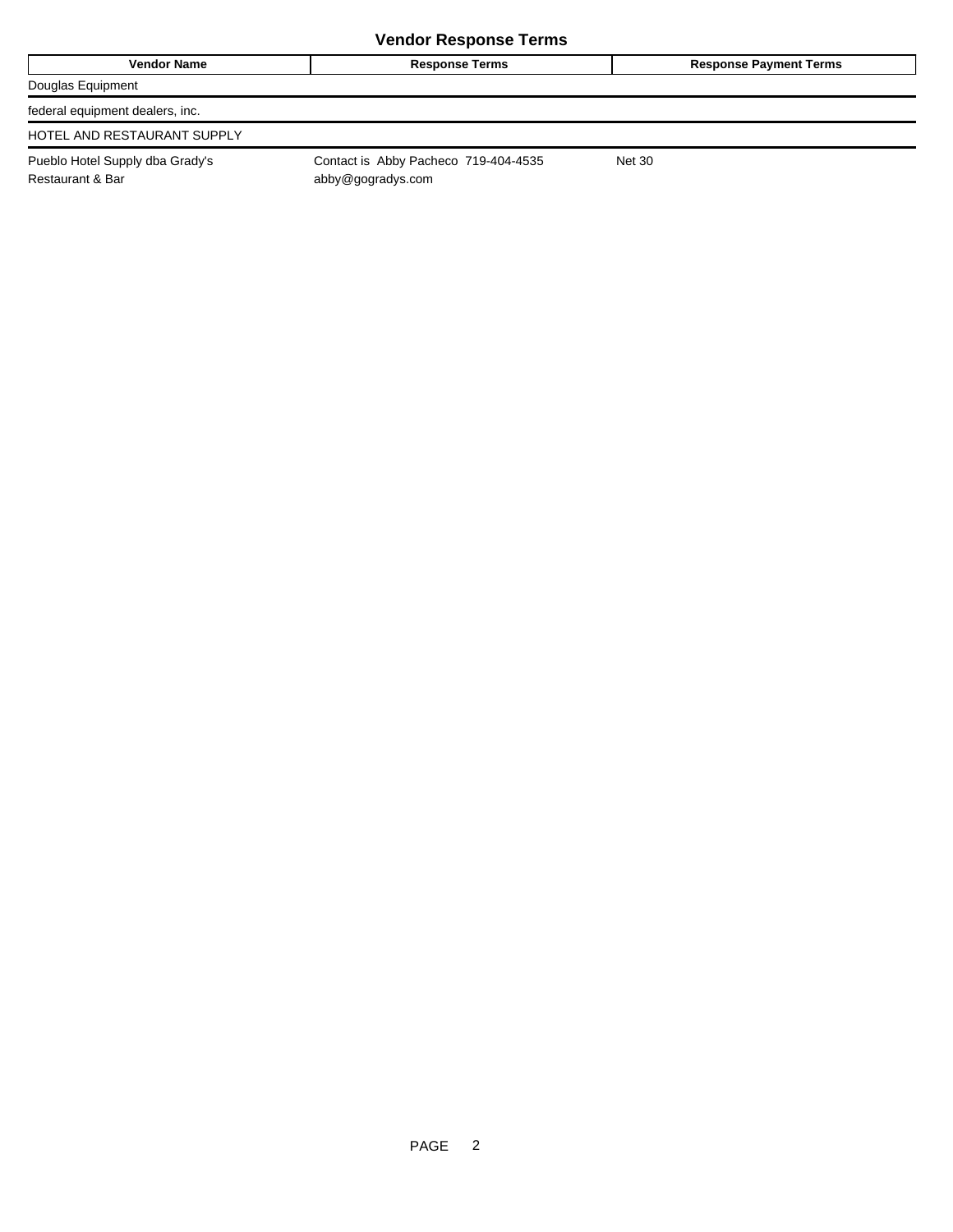ITEM NO. 1 - 36" GAS RANGE APPROVED BRAND AND MODEL: VULCAN V36.1 OR APPROVED EQUAL. 36" WIDE GAS RESTUARANT RANGE. STAINLESS STEEL FRONT, SIDES, BACKRISE, HIGH SHELL AND BULLNOSE. HIGH TEMPEARATTURE BRUNER KNOBS WITH SET SCREW. NICKEL PLATED BULLET FEET. PORCELAIN DOOR LINER AND OVEN BOTTOM. SIX 28,000 BTW/HR CAST TOP BURNER WITH LIFT-OFF BURNER HEADS. INDIVISUAL PILOT FOR EACH BURNER 12 X 12 CAST TOP GRATES WITH AERATION BOWLS. HEAVY DUTY TOP GRATES AND BURNER HEADS. COMPRESSION SPRING DOOR HINGE SYSTEM FOR DURABILITY. 35,000 BTW/HR. OVEN THERMOSTAT ADJUSTS FROM LOW TO 500 DEGREES FAHRENHET. ONE OVEN RACK WITH FORR BACK RACK POSIITONS. 3/4 REAR GAS CONNECTION AND GAS PRESSURE REGULATOR. 1 - Count, Estimated Quantity - 2

| <b>VENDOR NAME</b>                               |                | <b>ITEM MANUFACTURER &amp; PART NUMBER</b> | UNIT PRICE (\$) |
|--------------------------------------------------|----------------|--------------------------------------------|-----------------|
| Douglas Equipment                                |                | SEE ATTACHED SPECS #SX36-6BN               | 2,272.3000*     |
| <b>VENDOR REFERENCE NUMBER:</b>                  | SX36-6BN       |                                            |                 |
| HOTEL AND RESTAURANT SUPPLY                      |                | SEE ATTACHED SPECS                         | 2,817.0000      |
| <b>VENDOR REFERENCE NUMBER:</b>                  | As Per Spec    |                                            |                 |
| federal equipment dealers, inc.                  |                | SEE ATTACHED SPECS #Vulcan or approved     | 3,295.0000      |
|                                                  |                | e                                          |                 |
| <b>VENDOR REFERENCE NUMBER:</b>                  | scs3238        |                                            |                 |
| <b>RESPONSE ITEM PAYMENT TERMS:</b>              | net on receipt |                                            |                 |
| RESPONSE ITEM NOTES:<br>delivered                |                |                                            |                 |
| Pueblo Hotel Supply dba Grady's Restaurant & Bar |                | SEE ATTACHED SPECS #36S-6BN                | 6,738.3400      |
| <b>VENDOR REFERENCE NUMBER:</b>                  | Vulcan         |                                            |                 |
| RESPONSE ITEM PAYMENT TERMS:                     | <b>Net 30</b>  |                                            |                 |